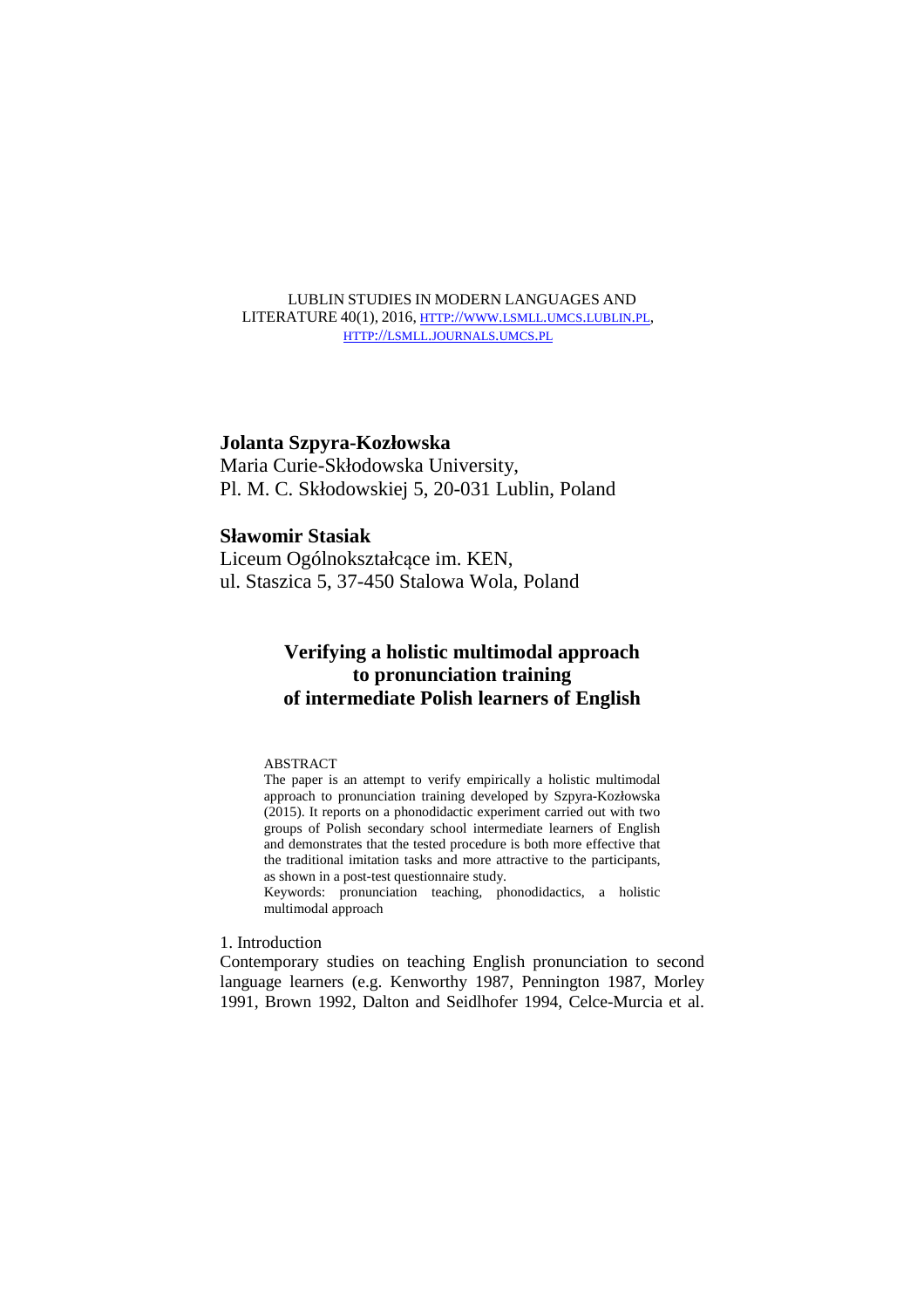1996, Kelly 2000, Hewings 2004, Fraser 2006, Gilbert 2008, Rogerson-Revell 2011 – to mention only several well-known booklength publications) abound in numerous interesting ideas, meant to improve the quality of phonodidactic instruction. The authors of these and many other works introduce and discuss various both traditional as well as innovative pronunciation teaching and learning techniques. The former include, for instance, phonetic drills of many kinds, imitation activities which make use of tongue twisters, poems, songs and minimal pairs, employing phonemic transcription, sound charts, articulatory descriptions and elements of contrastive phonetics etc. The latter involve, for example, developing in learners native-like articulatory setting (Jenner 1997, Mompean-Gonzales 2003), appealing to different channels of perception and processing of information, employing relaxation and drama voice techniques, pronunciation games, computer-assisted pronunciation training and many others.

 While numerous phonodidactic proposals have been put forward in the recent years, their effectiveness in the pronunciation teaching and learning process, however, has rarely been subject to empirical verification. In other words, it is not always clear whether some new and interesting ideas are indeed pedagogically justified and bring the desired improvement in learners' pronunciation. This issue is particularly important in a typical school context in countries such as Poland in which only a limited amount of time is devoted to pronunciation instruction (Wrembel 2002, Szpyra-Kozłowska 2008). In this situation it is of primary importance for teachers to focus on the use of those techniques which yield the best results rather than waste precious classroom time on attractive, but ineffective tasks. Before, however, informed decisions can be made in this respect, the effectiveness of various instructional procedures should be tested in specific educational settings and with different kinds of learners.

 Szpyra-Kozłowska (2015), in an attempt to answer the question how to teach English pronunciation in a way that is both effective and at the same time attractive, which is both learner-friendly and teacherfriendly, develops a holistic multimodal approach to EFL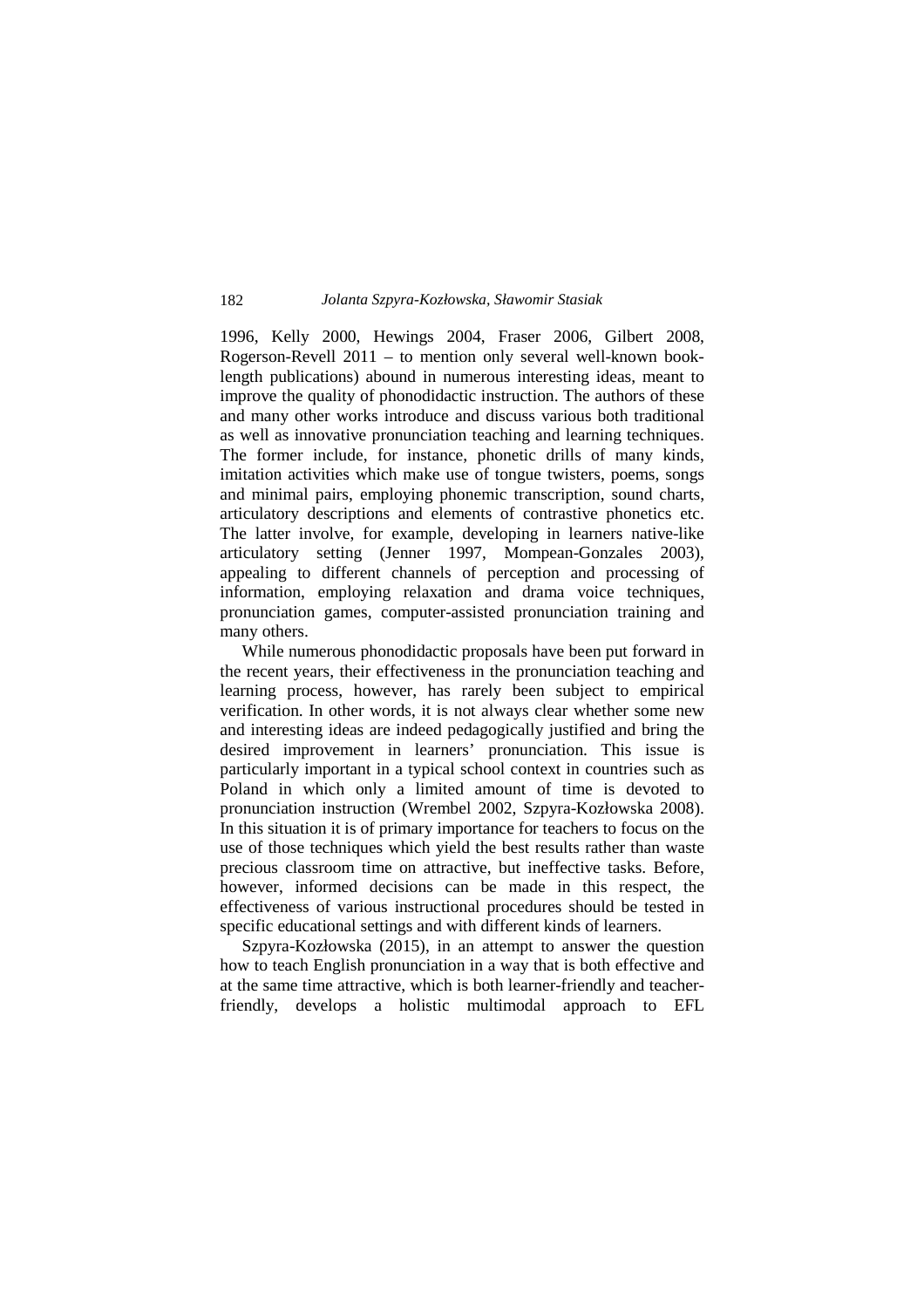phonodidactics arguing that it should cater for students' different learning styles by combining elements of auditory, articulatory, cognitive and multisensory training. She provides no empirical evidence, however, to show that this proposal is indeed superior to other approaches, in particular to the traditional and commonly used type of instruction (see below) which relies heavily on aural and oral training, with little or no use of other learning modalities.

 The present study attempts to verify the effectiveness of the approach under discussion. It is a report on an experiment, carried out with 28 Polish teenage intermediate learners of English, who, for the period of three months, were taught selected aspects of English pronunciation in two ways: in Group A mainly the traditional 'intuitive-imitative' activities (Celce-Murcia *et al*. 1996) were employed while in Group B the holistic multimodal approach was adopted. The experiment aimed at answering the following research questions:

- Which procedure, i.e. an 'intuitive-imitative' approach or a holistic multimodal training brings better improvement in Polish learners' English pronunciation?
- How do students with different learning styles evaluate the holistic multimodal training?

 A comment on the choice of the 'intuitive-imitative' activities, juxtaposed with a multimodal approach in this study is in order. Although, as mentioned earlier, a variety of pronunciation teaching techniques have been suggested in the literature, in the Polish educational context the traditional imitation tasks constitute the basis of phonetic training and are the most frequently (and often the only) employed types of pronunciation activities (see, e.g. Wrembel 2002, Szpyra-Kozłowska 2008). According to Celce-Murcia *et al*. (1996: 2), "an Intuitive-Imitative Approach depends on the learner's ability to listen to and imitate the rhythms and sounds of the target language without the intervention of any explicit information."<sup>1</sup>

 $\overline{a}$ 

<sup>&</sup>lt;sup>1</sup> Celce-Murcia et al. (1996: 2) contrast it with an analytic-linguistic approach which "utilizes information and tools such as a phonetic alphabet, articulatory descriptions,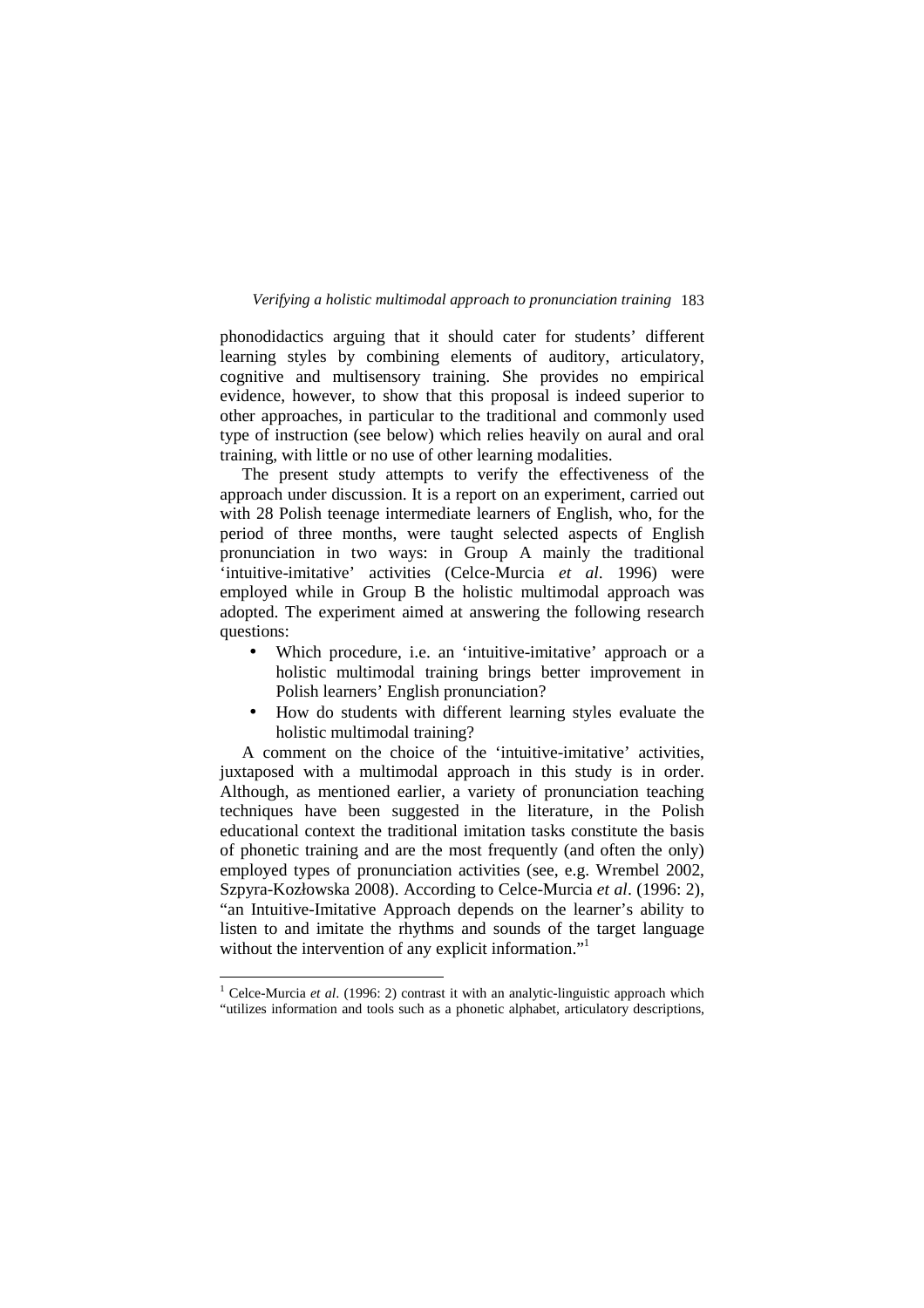## 2. A holistic multimodal pronunciation teaching

Szpyra-Kozłowska (2015) argues that effective pronunciation instruction should be holistic and should develop in learners, to use Dalton and Seidlhofer's (1994) terms, 'sounds in the body' and 'sounds in the mind.' Toward this purpose, she proposes a holistic multimodal approach to phonetic training which combines elements of auditory, articulatory, cognitive and multisensory training. The four components of this approach can be briefly characterized as follows:

 *Articulatory training*, traditionally employed in phonetic instruction, is aimed at the formation of new motor habits needed to pronounce new sounds and sound sequences. Different types of drills should be employed e.g. using minimal-pairs (word-level and sentence-level drills), contextualized minimal pairs, tongue twisters and developmental approximation drills (Celce-Murcia *et al*. 1996) in order to achieve automaticity in the production of foreign sounds. Drills must be followed, however, by communicatively-oriented activities in which the drilled items appear in a variety of meaningful contexts. Communicative pronunciation activities, which focus on meaningful practice are necessary to foster phonetic 'carry over' from the classroom to real-life situations (Morley 1991). An important part of articulatory training consists in developing in learners native-like articulatory setting, which helps them to improve the quality of their English pronunciation (Jenner 1997, Święciński 2006).

 *Auditory training*, also found in traditional instruction, is needed to foster learners' comprehension of spoken English as well their phonetic progress. It should initially involve basic tasks such as, for instance, sound discrimination, noticing various phonetic features of L2 and differences between sounds and prosodic patterns of L1 and L2. At more advanced levels students' receptive skills ought to be

1

charts of the vocal apparatus, contrastive information, and other aids to supplement listening, imitation, and production. It explicitly informs the learner of and focuses attention on the sounds and rhythms of the target language." In the holistic multimodal approach, intuitive-imitative techniques are part of articulatory and auditory training, and analytic-linguistic activities belong to cognitive training.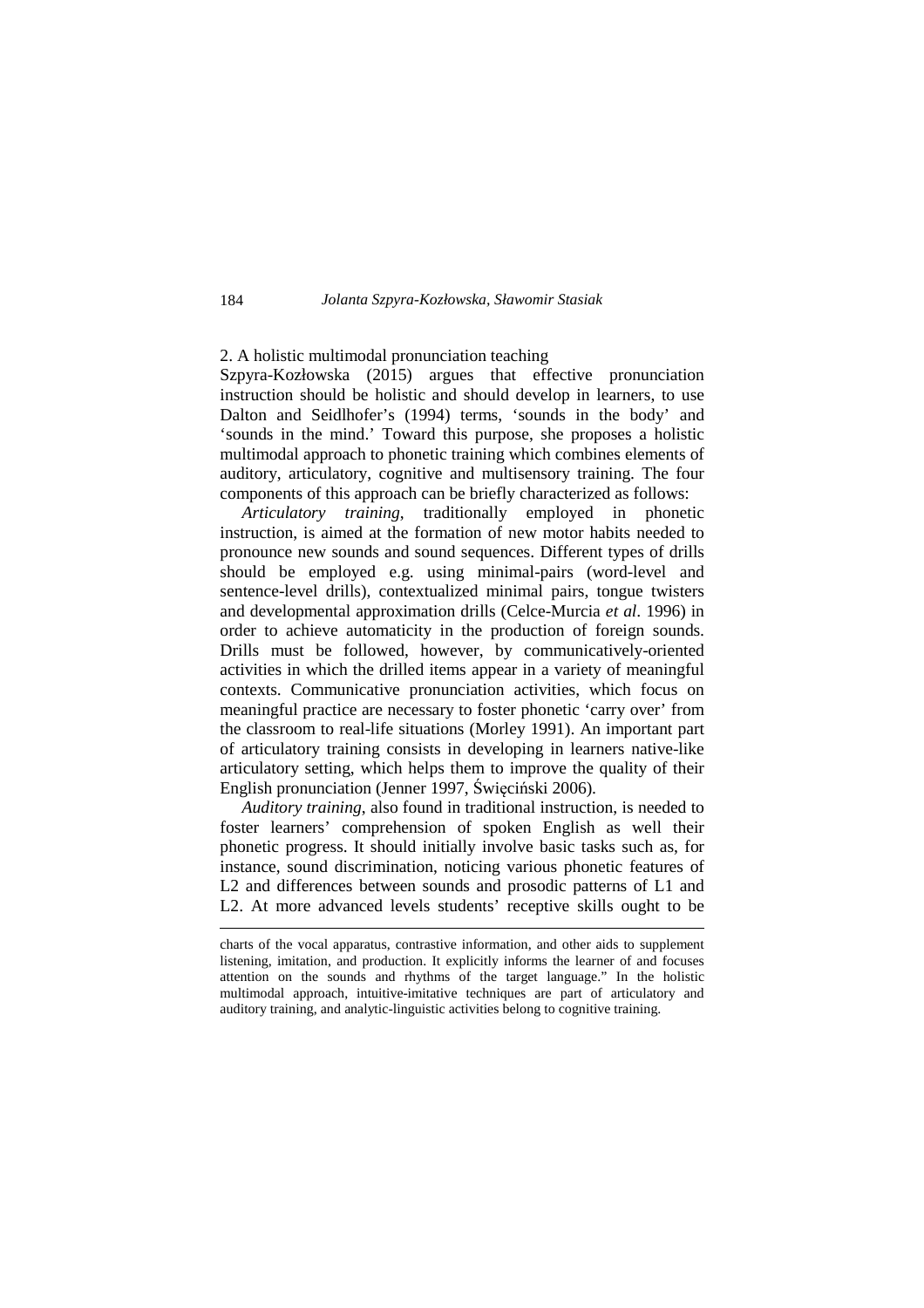developed in order to improve their comprehension of different accents of English. An important principle of EFL students' pronunciation training should be the maximization of phonetic input, i.e. surrounding them with sounds of English both in the classroom and outside it in an attempt to imitate at least partially natural conditions of learning.

 Articulatory and auditory training belongs not only to the traditional pronunciation teaching, but also constitutes an indispensable component of the multimodal approach advocated by Szpyra-Kozłowska (2015). Nevertheless, in her proposal two other types of training occupy a prominent position.

 *Cognitive phonetic* and *phonological training* should complement articulatory and auditory instruction in order to enhance learners' understanding of the basics of L1 and L2 phonetics and phonology through developing their phonetic metacompetence and raising their phonological awareness (Celce-Murcia *et al*. 1996, Wrembel 2005). It involves providing students with explicit information on selected aspects of L1 and L2 sound articulation and prosodic properties, comparing L1 and L2 sound systems (contrastive analysis), discussing particularly important aspects of phonetic and phonological interference from L1 on L2. Learners can also get acquainted with various elements of the phonological system of L2, such as selected phonotactic constraints and phonological processes, and compare them with those of L1 (Szpyra-Kozłowska 2002). A problem-solving approach to these issues is advocated as beneficial for internalizing theoretical knowledge. This type of training is particularly important in the case of adult learners who need to understand what they are required to do. Thus, we promote conscious pronunciation learning and agree with Fraser (2006: 4), who argues that "pronunciation is a cognitive skill…[which] involves both 'knowing' things about language and being able to do things physically with the body." Also Moyer (2013: 3) maintains that "phonology is unique compared to other language realms because it relies on both motor-based and cognitive skills for perception and production."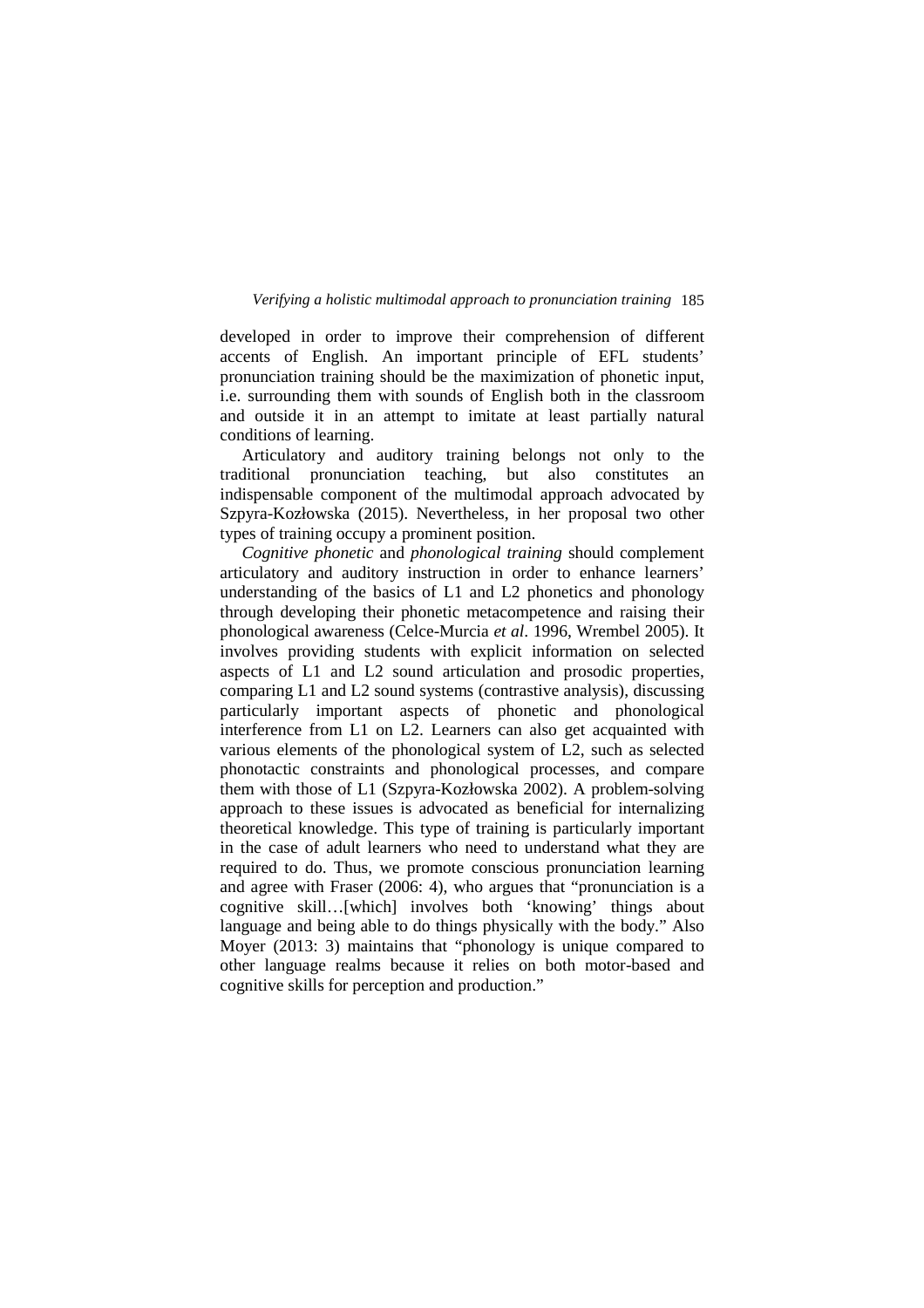*Multisensory training* (e.g. Celce-Murcia *et al.* 1996, Wrembel 2010) caters for the needs of students with different learning modalities (auditory, visual, tactile and kinesthetic) and complements other types of instruction. It activates various channels of perception in the course of holistic phonetic training and integrates auditory, visual, tactile and kinesthetic learning by employing different kinds of multisensory reinforcement. Due to it multimodal learners acquire L2 pronunciation easier and faster as it allows for better comprehension and deeper processing of information. Moreover, it makes phonetic training more attractive and motivating to students. As observed by Sankey, Birch and Gardiner (2010: 854), "students engaged in learning that incorporates multimodal designs, on average, outperform students who learn using traditional approaches with single modes."

 Szpyra-Kozłowska (2015) argues that the most effective phonetic activities are those which incorporate several kinds of multimodal reinforcement, meant to benefit different types of learners. Ear training is particularly beneficial to auditory learners, phonemic transcription and other visual aids (sound charts, diagrams, head cross-sections etc) appeal primarily to visual students while various games involving movement and the use of props as well as dramarelated activities are ideally suited to the kinesthetic learning style. Since in all instances the formation of the English sound system in the learners' minds should be aimed at, cognitively-based activities like introducing elements of phonology or games which raise language awareness are also advocated. Thus, ideally, various techniques should be employed in the course of holistic phonetic training and applied to each phonetic issue which is being learnt. While individual elements present in this approach are well-known and have been postulated separately in various publications on English phonodidactics, it is an attempt to develop and integrate them into a coherent method to be applied in EFL phonetic training that makes it novel.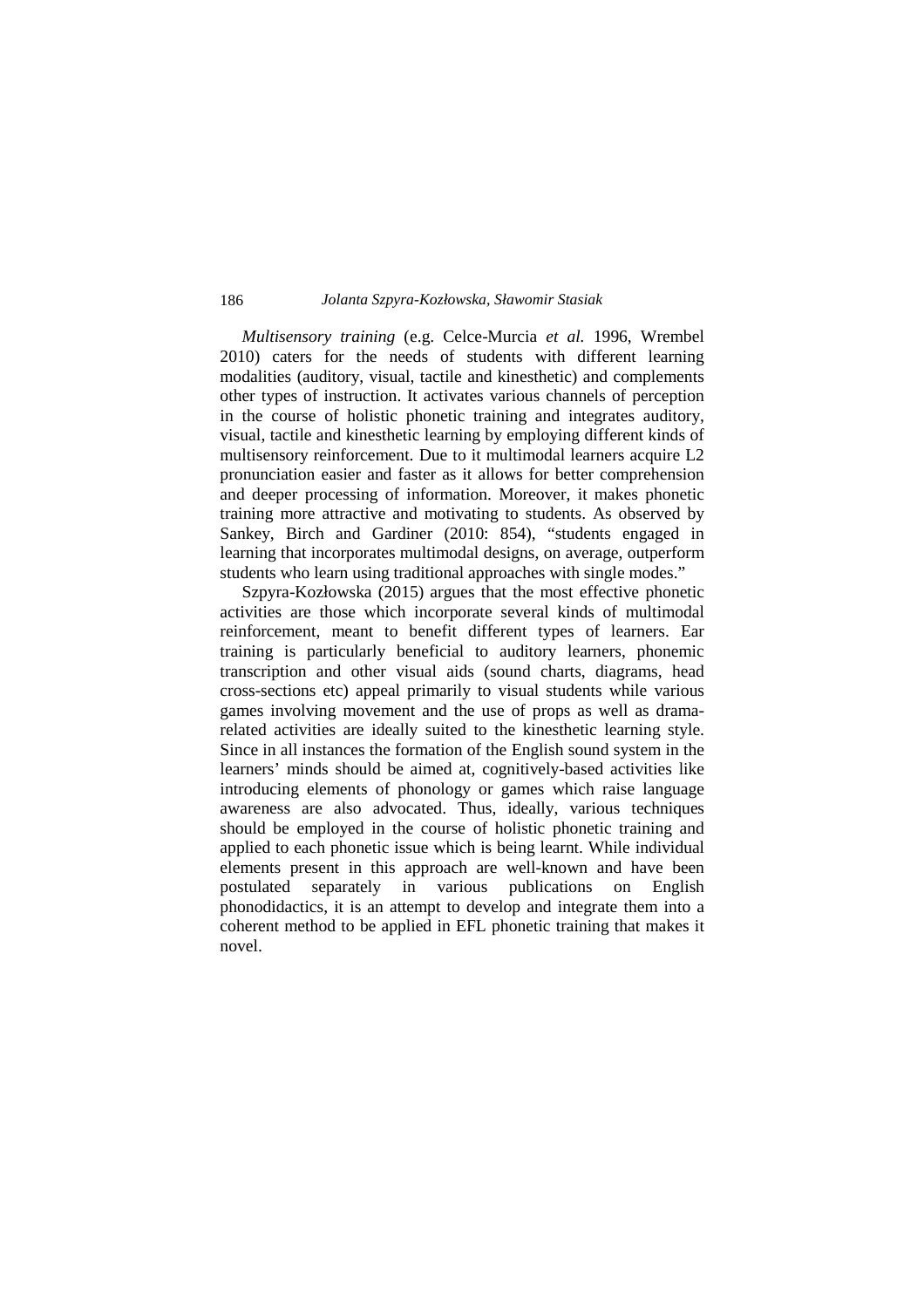# 3. Study

Below we present some relevant details regarding the experiment: its participants and their learning styles, the diagnostic passage, the preexperimental recordings and their results, and the experimental training.

# 3.1. Participants

The participants were two classes of 16 year-old students of both sexes (28 altogether) attending a senior secondary school in Stalowa Wola and taught English by one of the authors (S. Stasiak). The students represented the pre-intermediate to intermediate level of general English proficiency, as shown by regular evaluation tests carried out by their teacher. The same cannot be said about their English pronunciation, assessed by the experimenters as very poor, due to the almost total neglect of phonetic training at the earlier stages of their education.

 Prior to the experiment, they were asked to complete Learning Styles Modality Preference Inventory<sup>2</sup> in order to determine their strength in the visual, auditory, kinesthetic/tactile modalities.

Let us characterize different kinds of learners briefly.

*Visual learners* need to see something in order to understand and remember it. Typically they have to take notes and write everything down.

*Auditory learners* activate mainly their aural channel so they have to hear what they are to learn. Oral lectures and recordings appeal to them far more than written materials.

*Kinesthetic / tactile students'* learning is largely enhanced through body movement and a sense of touch.

The following modalities were identified among the students.

1

<sup>&</sup>lt;sup>2</sup> It is available at

https://api.ed2go.com/CourseBuilder/2.0/images/resources/prod/hss-

<sup>0/</sup>LearningStyles.pdf. This test has been selected for our study out of many available options mainly because of its fairly simple formulation of questions to be responded to, suitable for intermediate learners.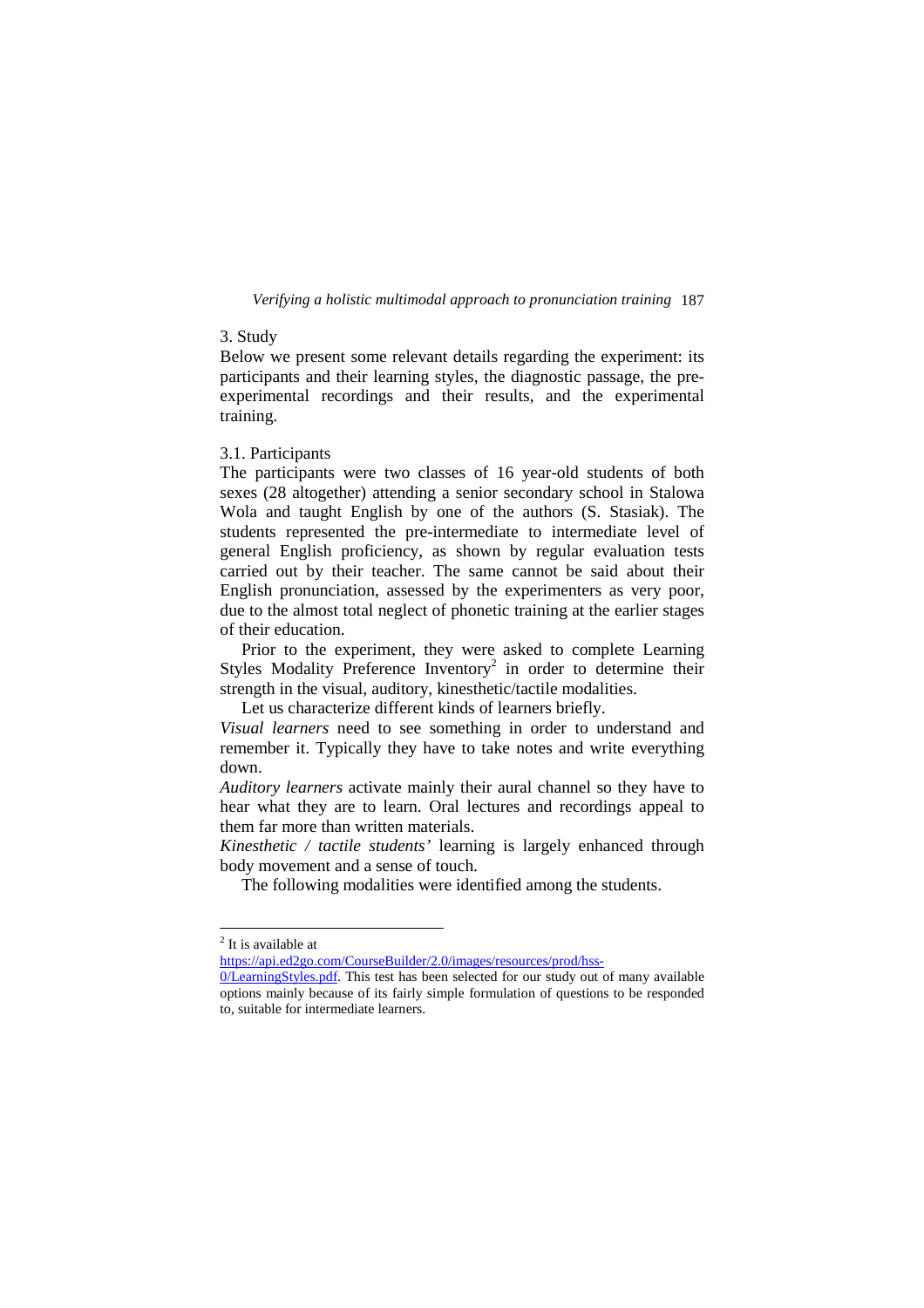| Strongest modalities | Number of participants |
|----------------------|------------------------|
| visual               |                        |
| auditory             |                        |
| kinesthetic          |                        |
| visual-kinesthetic   | 13                     |
| visual-auditory      |                        |
| auditory-kinesthetic |                        |

Table 1. Strongest modalities of 28 participants

Table 1 shows that among 28 students the largest group are visualkinesthetic (13), kinesthetic (7) and visual (5) learners, while those with the strongest auditory modality constitute a minority (3 pupils). These results coincide with those found in other studies (e.g. Bukowski 2003) and suggest that basing pronunciation training on aural input only is of a limited appeal to learners with a weak auditory modality.

#### 3.2 The diagnostic passage

For the purposes of the experiment a diagnostic passage (see Appendix 1), suitable for intermediate learners in terms of vocabulary and grammar, was written by the experimenters. It contained several words and phrases (see Appendix 2) with many occurrences of each of the tested phonetic features (specified below). Any words judged by the teacher to be unknown to the students were pre-taught to them before the recording was made.

### 3.3. The pre-experimental recording

In each class 5 pupils were randomly selected for the subsequent recordings (both pre-experimental and post-experimental). They were given the diagnostic passage to read silently. Next they were individually recorded in a secluded room, in stress free atmosphere. It was explained that the recordings were needed for research concerning difficulties of Polish students with English pronunciation.

 The following aspects of English pronunciation, known to be problematic for Polish learners, were selected for the purposes of the experiment: the interdental fricatives, the palatoalveolars, the regular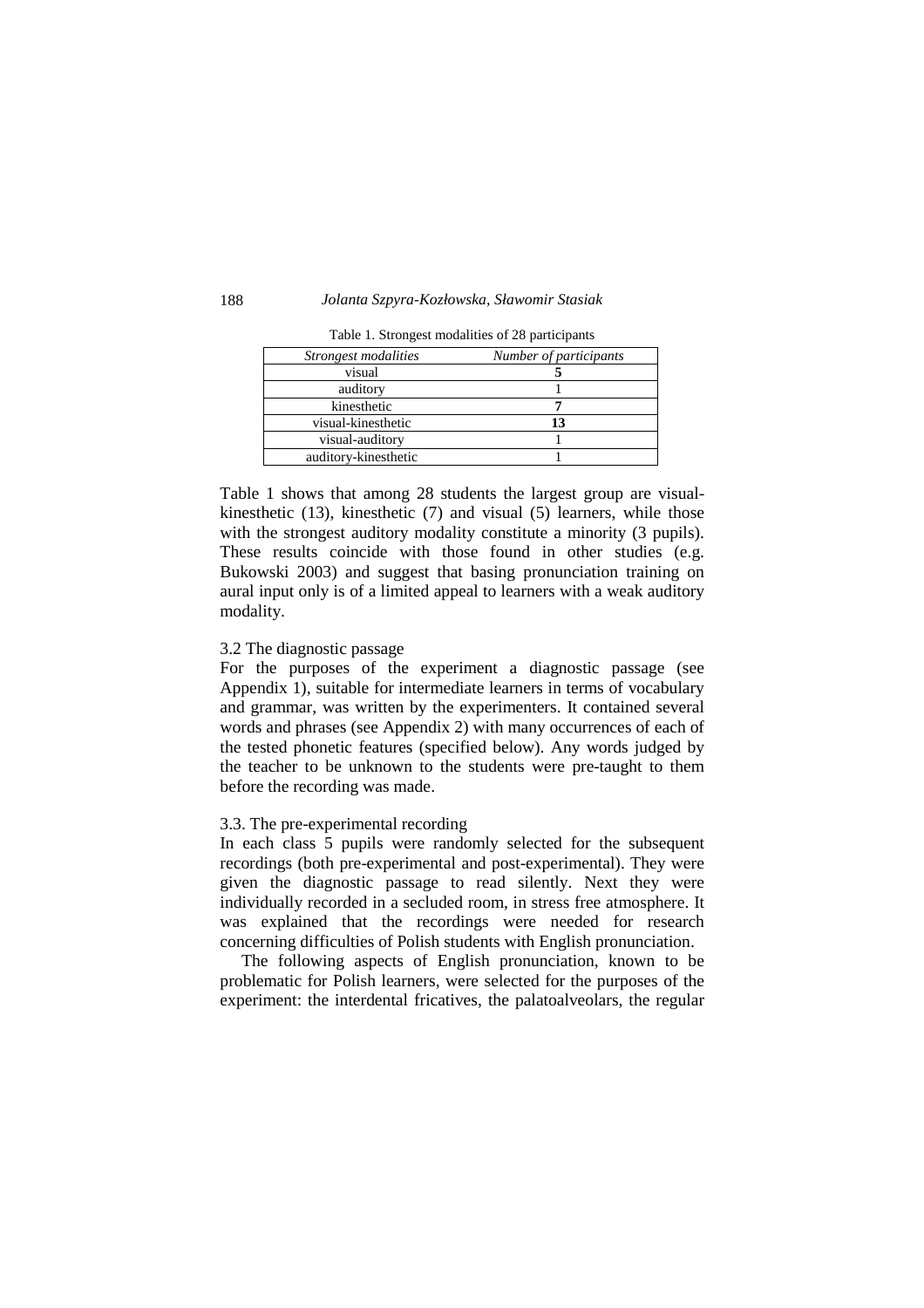forms with the inflectional *-(e)d* endings, strong and weak forms of modal verbs (*can, could, must, should*) and word stress in items with stress-neutral suffixes (e.g. -*ing,-ed, -ness, -ment, -er, -ly*).

 The interdentals, absent in Polish, are commonly replaced by Polish learners with either the dental plosives /t, d/ or the labio-dental fricatives /f, v/ (less frequently with dental /s, z/) (e.g. *mother* [mavɛr] / [mader]). English palatoalveolars i.e.  $\int$ ,  $\int$ ,  $\int$ ,  $\frac{1}{3}$ ,  $\int$  are usually substituted by Poles with their Polish postalveolar equivalents. The final consonant in the regular past tense suffix is typically devoiced (e.g. *moved* is usually pronounced as [muft] and *sorted* pronounced as [sortɨt]), in agreement with the Polish rule of Final Obstruent Devoicing. Additionally, the selection of the syllabic and nonsyllabic allomorphs is also problematic to many learners (e.g. *judged*  frequently mispronounced as [ʤaʤɨt]). As Polish has no weak forms, and no stress-neutral affixes, these phenomena are also a source of pronunciation difficulties. Typically Poles employ strong forms only (e.g. *I can go* ['aj 'ken 'gow]) and tend to stress penultimate syllables, e.g. *fasci'nating, tole'rated* (Sobkowiak 1996).

 The analysis of the pre-test recordings has shown that none of the five aspects of English pronunciation tested in this study has been acquired properly by the 10 recorded participants. This means that the selected features found in the diagnostic items (see Appendix 2) were not pronounced correctly by them and were rendered in typically Polish ways specified above.<sup>3</sup> The same observation holds true of the participants from Group A and Group B.

# 3.4. Experimental phonetic training

<u>.</u>

Within the three-month experimental period Group A and Group B were taught five phonetic issues, specified in section 3.3.

> • *Group A* – was taught pronunciation by means of imitation activities only

<sup>&</sup>lt;sup>3</sup> The recordings were assessed by the experimenters auditorily. In cases of doubt spectrographic analysis was employed.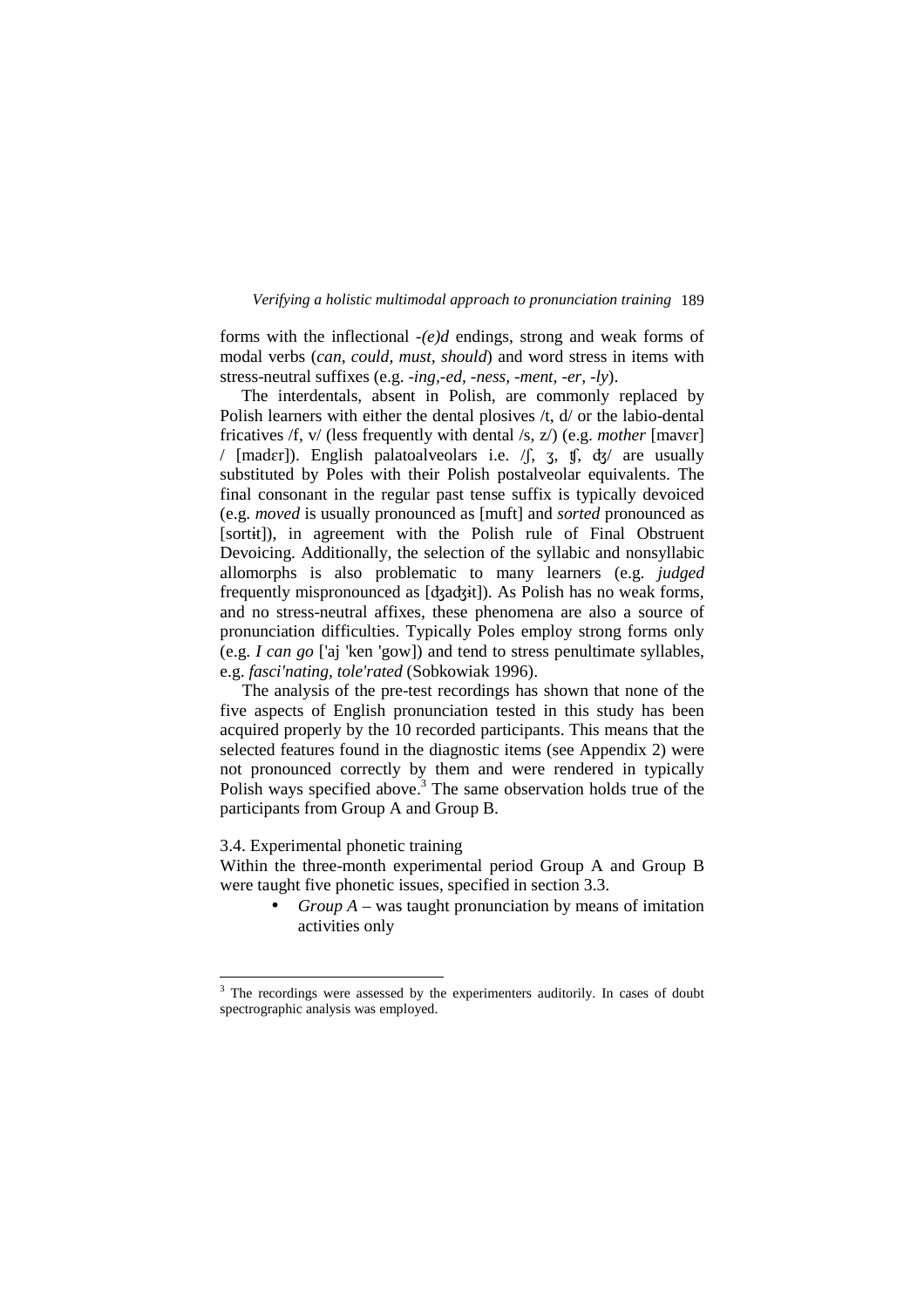• *Group B* – was taught pronunciation holistically, in a manner described below

In both groups the same amount of time was devoted to pronunciation training, i.e. about 10 minutes per lesson (3 times a week). For reasons of space limitations all the activities employed in the course of phonetic training cannot be described here in detail. Below we present the employed approach only to two selected issues: the interdental fricatives and inflectional endings.

## 3.4.1. The interdental fricatives

A problem notoriously difficult for many foreign learners of English is the pronunciation of the interdental fricatives, absent in the majority of languages. We adopted the following procedure to teach these sounds in the experimental group.

 First, some sound discrimination tasks were employed. In one of them learners placed the following phonetic symbols on separate cards, with the interdentals marked with a different colour: /t, d, f, v, s, z,  $\Theta$ ,  $\delta$ . Then the teacher read a list of minimal pairs which begin with these consonants, e.g. *fin – thin, sink – think, ten – then, tank – thank, day – they, tree – three.* After listening to each pair the students raised the appropriate two symbols representing the sounds they heard. If the answers were incorrect, the teacher repeated a given word pair.

 Next the teacher read a variety of words with different consonants and the pupils' task was to raise a card with the transcription symbols representing the interdentals if such a sound was found in a given item, e.g. *bass, bathe, Beth, mother, mutter, frill, thrill, father, fuss, butter, bother, brother.* The words with the 'th' consonants were then repeated (chorally and individually).

 A game-like multimodal activity followed. The teacher prepared several cards with nouns containing interdentals which were familiar to the learners, e.g. *earth, thief, birthday, father, weather, clothes.* A selected student presented the content of a given item by means of gestures or drawings. The remaining learners tried to guess which word it was with a prompt that it comprised a 'th' consonant, and repeated the item after the teacher. Body movements and gestures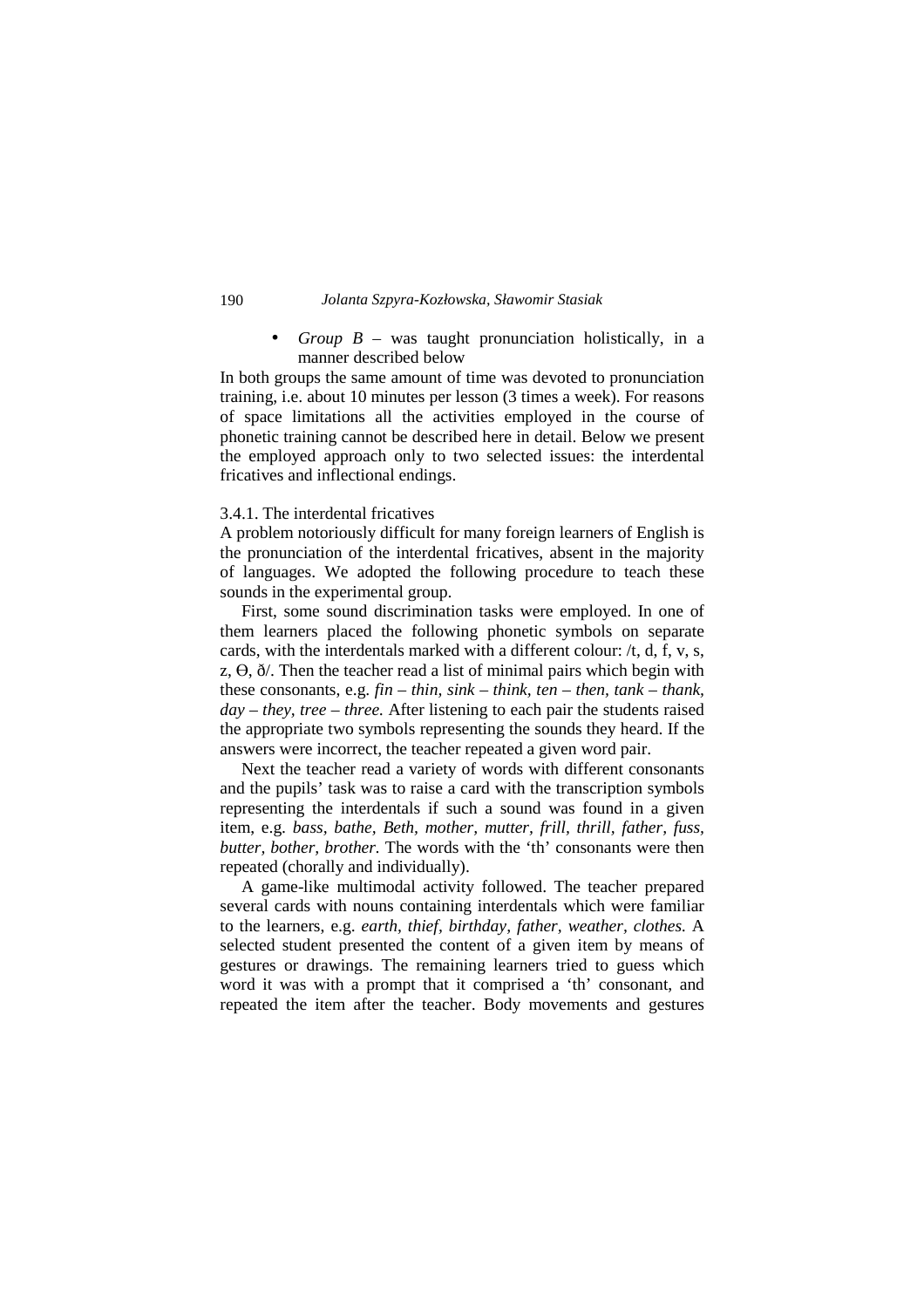were also employed to express the meaning of such verbs as *thank, think, throw, thread, bathe, breathe* or more difficult nouns like *depth, length, width, strength.* 

The next task required students to write sentences which contained as many words with the interdentals as possible, e.g.

His mother, father and brother gave him three things for his thirtieth birthday.

I think this thin thief with bad teeth was not as healthy as he thought.

The most interesting sentences were then selected by pupils for oral practice.

 Then a simplified articulatory description followed. The teacher explained in Polish the difference in the articulation of the relevant fricative pairs: /f, v/, /s, z/ and / $\Theta$ ,  $\eth$ / by showing that in the first case a gap occurred between the lower lip and the upper teeth, in the second between the tip of the tongue and the back of the upper teeth (in Polish) and the alveolar ridge (in English) and for the English interdentals the tip of the tongue is usually placed between the upper and the lower teeth<sup>4</sup>. The students were encouraged to use mirrors to observe the action of visible articulators.

Next, the relevant sequences of fricatives, i.e. /f/, /s/, / $\Theta$ / and /v/,  $|z|$ ,  $|\delta|$ , were practiced in minimal pairs, e.g.  $fin - sin - thin$ ,  $sing$ *thing, fought – thought, sink – think, mouse – mouth.* 

 Subsequently, the instruction focused on the differences between the interdentals and the corresponding Polish plosives, i.e.  $E/\Theta$  and P/t/, E  $\partial$  and P/d/, with an explanation that to pronounce E/ $\Theta$ /, the learners can first produce Polish /t/ and then remove the tip of the tongue from the upper teeth slightly to form a small narrowing through which the air should be pushed out. The same was done with regard to E/ð/ and P/d/. Bilingual near minimal pairs were then employed for practice, e.g. P *tynk* 'plaster' *–* E *think,* P *tam* 'there'– E *thumb,* P *tyk* 'tick' *–* E *thick*, P *tryl* 'trill' *–* E *thrill,* P *pat* 'stalemate'*–*  E *path*.

<u>.</u>

<sup>&</sup>lt;sup>4</sup> It is possible to pronounce the consonants in question also in some other ways (see Cruttenden 2008), but the interdental articulation is the easiest to show and practice.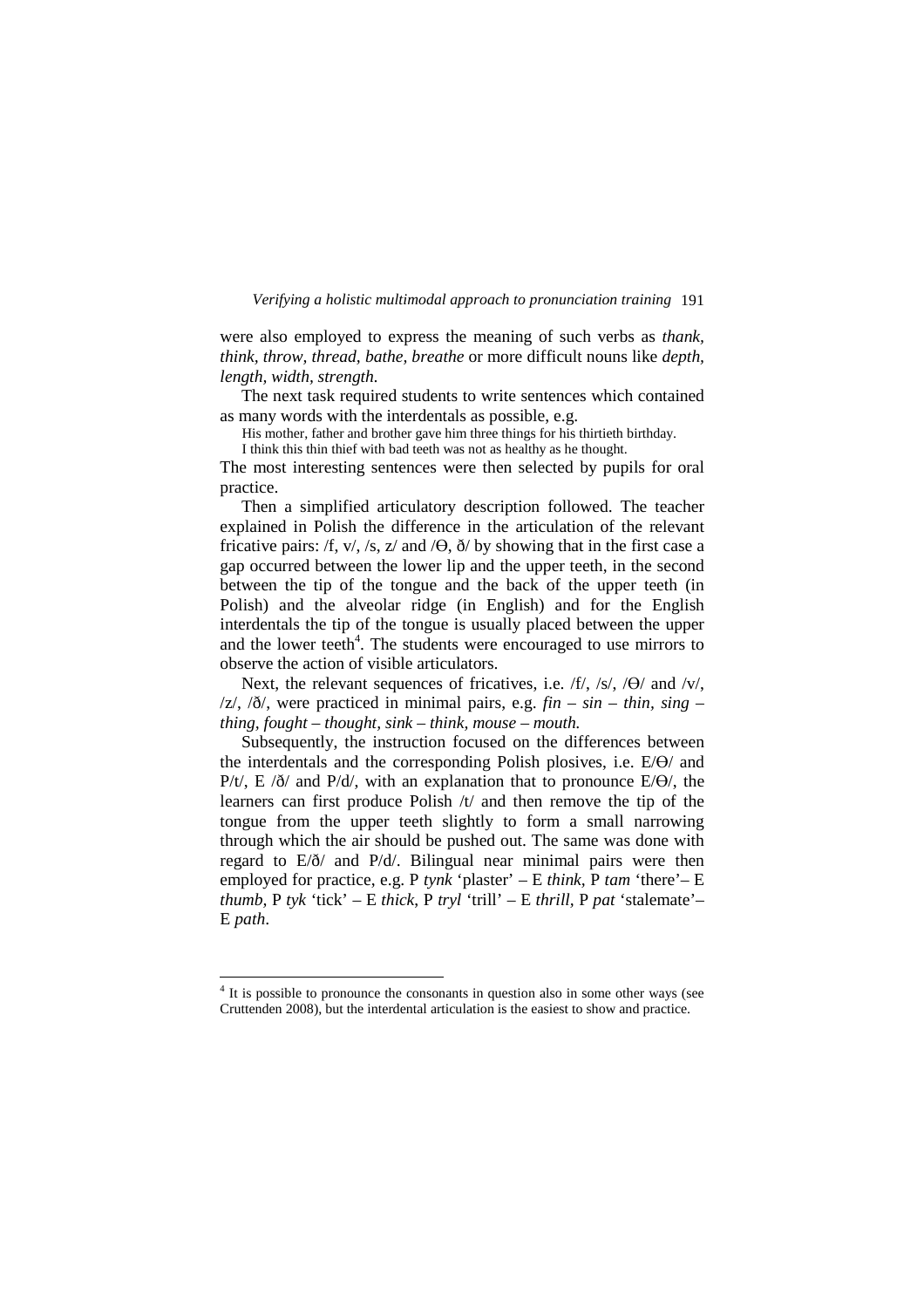## 3.4.2. Inflectional endings

The students first listened to pairs of present tense and regular past tense verb forms, such as *want – wanted, work – worked, clean – cleaned* and repeated them first chorally, then individually.

 Also, the participants were asked to prepare several sets of cards of three different colours with /t/, /d/ and /ɪd/ written on them.



Other cards contained different regular verbs ending in a variety of consonants and vowels, e.g. *want, work, mend, pick, die, love, join, wash, watch, judge, paint, rob, sail, enjoy, decide.* The students' task was to match the verbs with the appropriate endings by putting paper cards from the two sets together. Then the pronunciation of regular past tense forms was practiced.

 The next step involved problem solving. The participants were asked to formulate the rule responsible for the distribution of the three inflectional suffixes. The first issue to determine was the occurrence of the syllabic  $(\overline{d})$  versus nonsyllabic endings  $(\overline{t})$  and  $\overline{d}$ ). Further, the conditions on the attachment of the voiced and voiceless suffixes were specified. This was combined with an explanation concerning word final obstruent devoicing in Polish and lack of such process in English.

 Finally, the teacher produced a sentence in the present tense with some verbs from the pool and indicated a student who was to change it into the past tense at the same time showing the card with the appropriate ending to the rest of the class, e.g.

Teacher: *I pull and push very hard. –* Student: *He pulled and pushed very hard*.

Teacher: *I mend and paint it all day. –* Student: *He mended and painted it all day.* 

The teacher also asked a series of questions the answers to which required the use of past tense forms, e.g.

*What did he cook? Why did they move here? What did you paint?*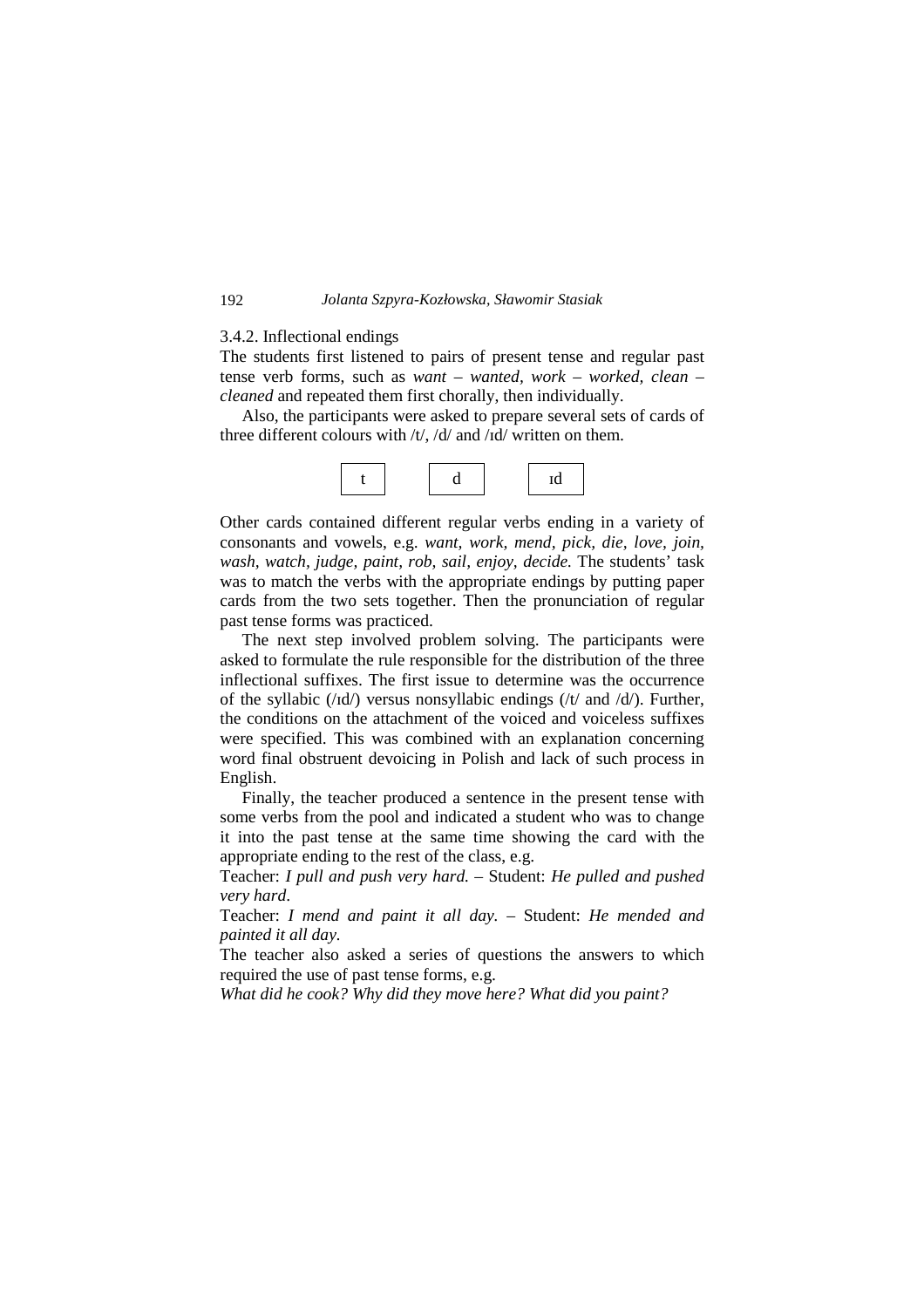## 3.5. The post-experimental recording

After three months ten students from Group A and Group B recorded earlier were re-recorded while reading the same diagnostic passage to which they had no access during the experimental period.

# 3.6. The questionnaire

After the experiment the pupils in both groups were asked to complete a questionnaire meant to examine their assessment of the experimental phonetic training, its attractiveness and effectiveness.

## 4. Results

Below we present the results of 10 participants (5 from the experimental Group B, 5 from the control Group A) who were recorded prior to the experiment. As mentioned in section 3.3., in all cases the pre-experimental recordings showed 0% of the correct rendition of the tested features in the diagnostic items. The percentages in the tables below indicate the correct pronunciation of a given feature after the experiment.

|                |      | Infl. |         |      | Word   | Overall  |
|----------------|------|-------|---------|------|--------|----------|
|                | th   | end.  | Pal.alv | S/WF | stress | progress |
| P <sub>1</sub> | 80%  | 80%   | 100%    | 100% | 40%    | 80%      |
| P <sub>2</sub> | 100% | 40%   | 100%    | 80%  | 80%    | 76%      |
| P3             | 100% | 100%  | 100%    | 100% | 100%   | 100%     |
| P <sub>4</sub> | 40%  | 60%   | 60%     | 60%  | 60%    | 56%      |
| <b>P5</b>      | 80%  | 100%  | 100%    | 80%  | 80%    | 88%      |
| mean           | 80%  | 76%   | 92%     | 84%  | 72%    | 80%      |

Table 2. Results of the experimental group.

The mean progress made by the experimental group amounts to a very high figure of 80%. The biggest improvement concerns the pronunciation of palatoalveolars (92%), the smallest word stress (72%).

Table 3 shows the results of the control group.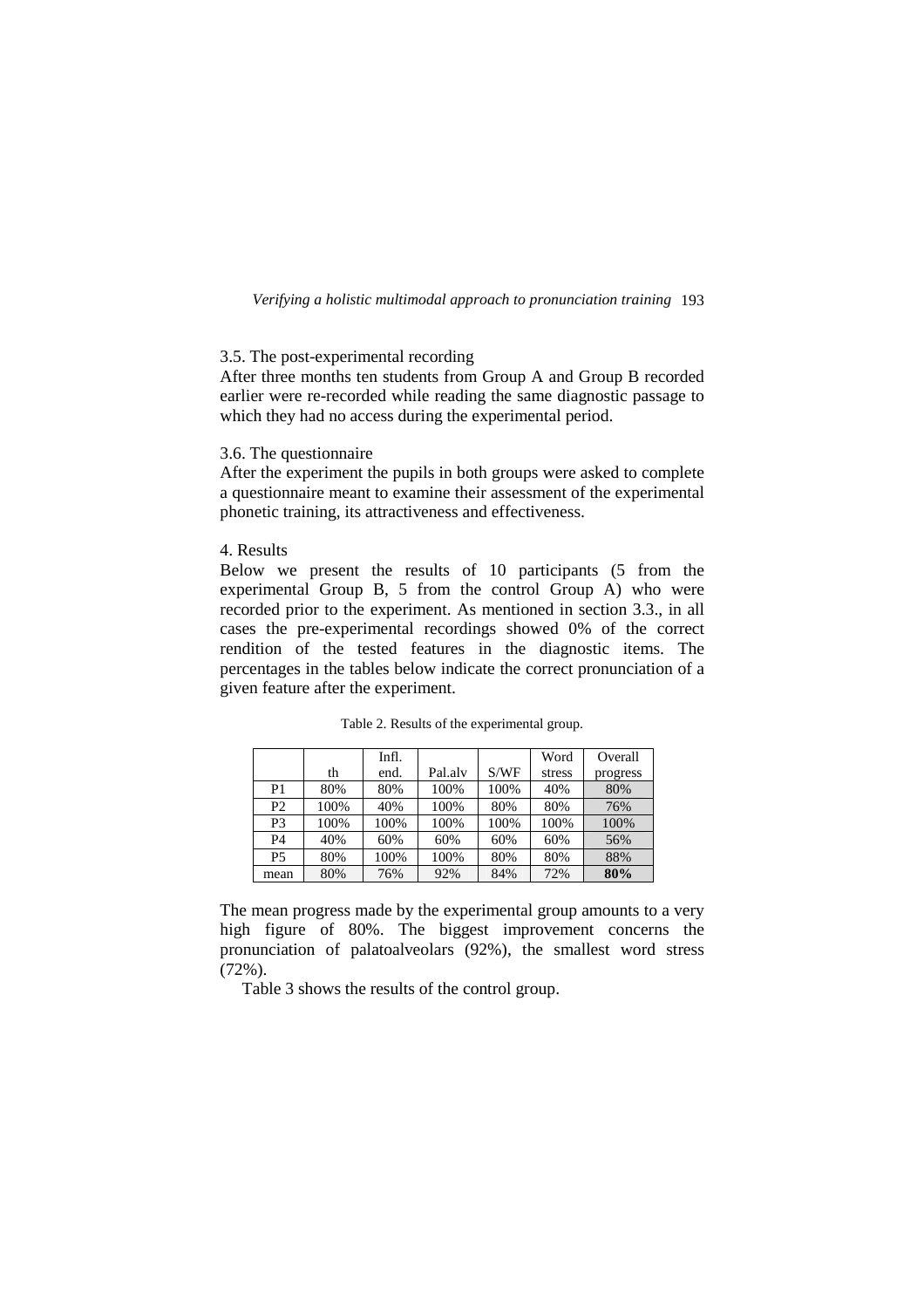|                | raone b. Results of the control group. |       |         |      |        |          |
|----------------|----------------------------------------|-------|---------|------|--------|----------|
|                |                                        | Infl. |         |      | Word   | Overall  |
|                | th                                     | end.  | Pal.alv | S/WF | stress | progress |
| P <sub>1</sub> | 40%                                    | 60%   | 0%      | 40%  | 80%    | 44%      |
| P <sub>2</sub> | 40%                                    | 20%   | 0%      | 20%  | 40%    | 24%      |
| P3             | 60%                                    | 80%   | 60%     | 60%  | 60%    | 64%      |
| P <sub>4</sub> | 80%                                    | 20%   | 40%     | 20%  | 80%    | 48%      |
| <b>P5</b>      | 40%                                    | 60%   | 0%      | 40%  | 60%    | 40%      |
| mean           | 52%                                    | 48%   | 20%     | 36%  | 68%    | 44%      |

Table 3. Results of the control group.

In this case the mean progress was 44%, which is an impressive achievement, but not when compared with the twice as high result of the experimental group. The greatest improvement occurred in the case of word stress (68%), the smallest (20%) with regard to the palatoalveolars.

These results clearly indicate that the holistic multimodal approach to phonetic training is more effective than the traditional 'intuitiveimitative' procedure, particularly in the case of students with the dominant visual and kinesthetic/tactile learning styles, who constitute the majority of learners.<sup>5</sup> Thus, what matters is not only the amount of time devoted to pronunciation practice, but the choice of proper instructional procedures.

Interestingly, the best and the worst mean results are exactly the opposite; in the control group the biggest progress was made with regard to the proper placement of word stress – 68% (72% in the experimental group), while the pronunciation of palatoalveolars improved only by 20% (92% in the experimental group). This suggests that the effectiveness of different teaching techniques largely depends on specific aspects of pronunciation.

### 5. The questionnaire

-

After the experiment Group B was asked to complete a short questionnaire in which the pupils evaluated the multimodal phonetic

 $<sup>5</sup>$  It should be added that the high results obtained in both groups can also be attributed</sup> to the fact that the recordings were made directly after the end of the experiment. A delayed post-test would be needed to see how durable the results of the training are.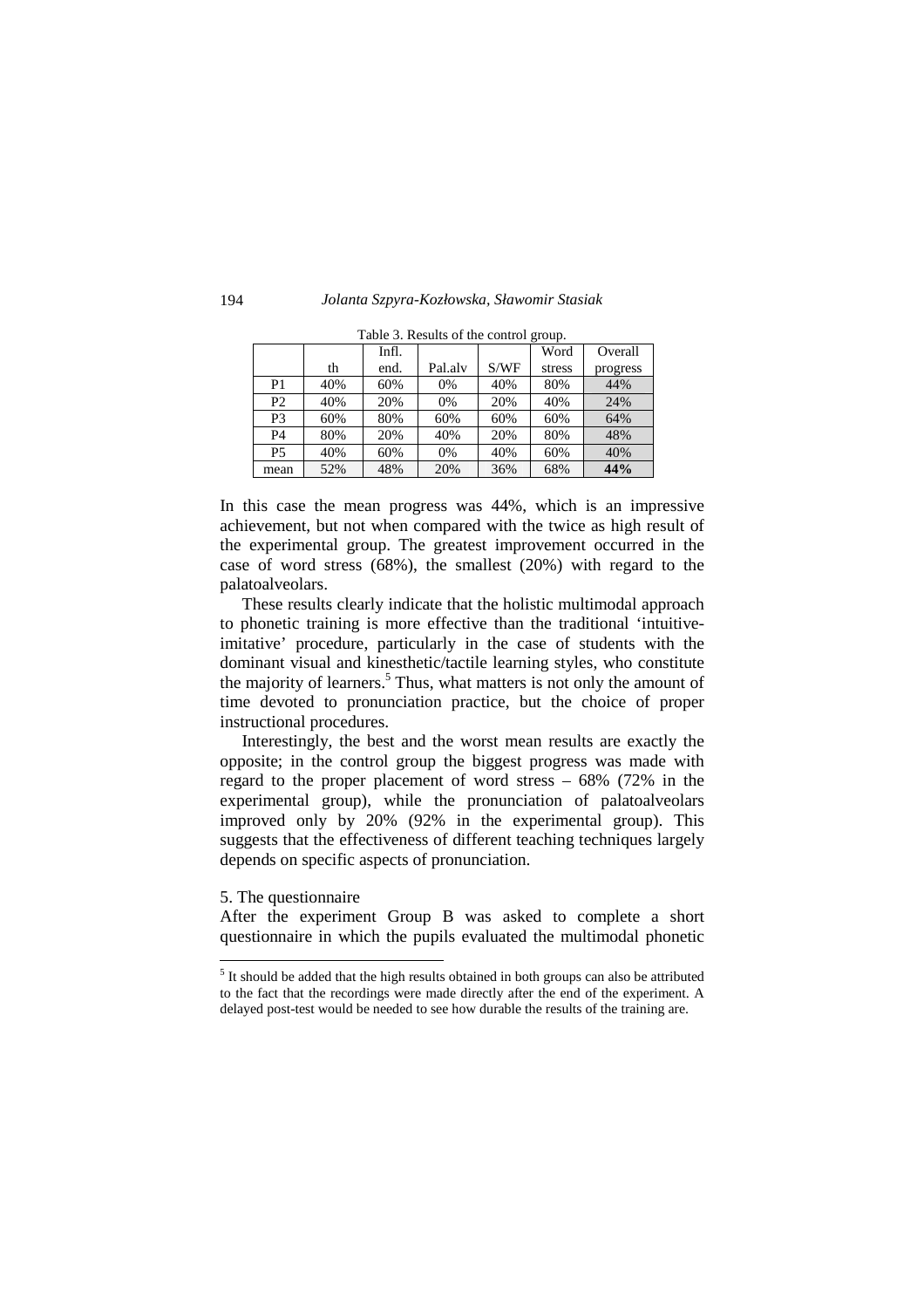training they had received. Below we include a selection of representative opinions.

 The first question was as follows: "Do you think your English pronunciation has improved in the course of the training?" Almost all the participants (12 out of 13) were of the opinion that due to the multimodal training their English pronunciation improved and only one learner chose the "I don't know" option.

 The second question, i.e. "Which activities have you found particularly useful?" was meant to elicit the participants' opinions on specific activities employed in the course of phonetic training. Interestingly, cognitive and multimodal activities, but not the traditional articulatory and auditory tasks were often mentioned as particularly effective. The pupils regarded phonetic transcription as the most useful technique by commenting on it in the following way: "Due to learning phonetic symbols I can find in a dictionary how a word is pronounced." "I liked writing words in transcription and then pronouncing them aloud. I can remember them better that way."

 Other cognitive activities were also positively evaluated, e.g. "I liked all tasks in which we compared the pronunciation of similar English and Polish words and explained the differences." "I had no idea there are simple and useful rules how to pronounce 'edwards' (words with the -ed ending)."

 These were multisensory activities, however, which received the most enthusiastic comments, e.g. "It was fun to sit in front of the mirror and watch my tongue while pronouncing 'th'." "I enjoyed raising cards with  $/t/$ ,  $/d/$  and  $/td/$  when different verbs were pronounced by the teacher."

 Finally, many pupils expressed their general views on the multimodal training, e.g. "I really needed all those activities. Now I feel more confident when I speak English." "I had no idea that learning English pronunciation could be so cool."

 Negative comments were infrequent and concerned individual learner's dislike of specific activities (e.g. "I think there were too many activities with the -ed ending"), which, in view of their different learning styles, was to be expected.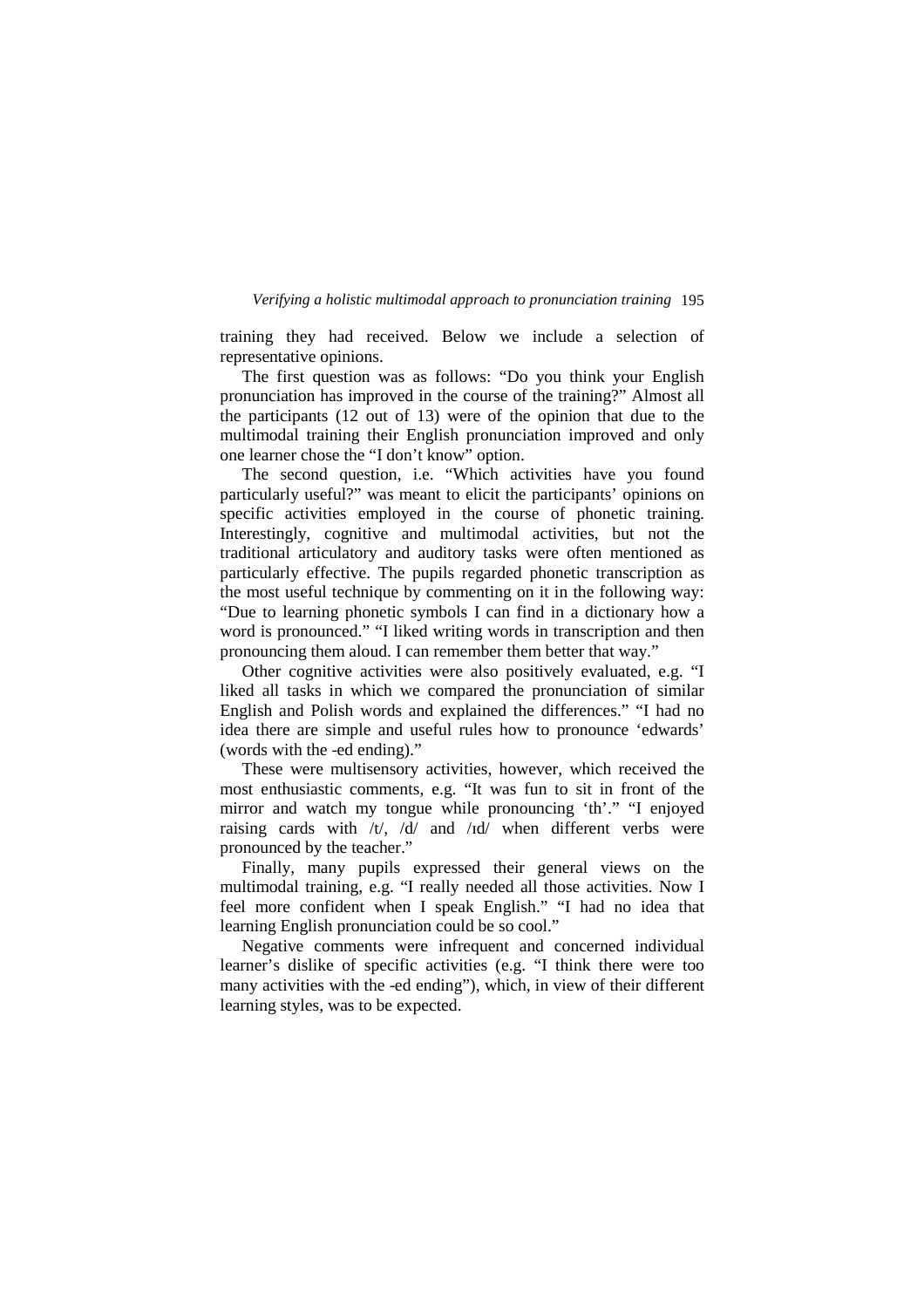# 6. Conclusion

The results of the experiment reported in this paper demonstrate that the holistic multimodal approach to phonetic training which involves articulatory, auditory, cognitive and multisensory activities is more effective than the traditional 'intuitive-imitative' tasks since the former caters for the needs of students with different learning styles while the latter is suitable mainly for auditory learners. As kinesthetic/tactile and visual learners outnumber auditory ones, and all students employ more than one modality in the learning process, a holistic multimodal training is superior to instruction which focuses on one channel of perception and processing of information only. This means that the choice of proper instructional procedures is of primary relevance to the effectiveness of pronunciation practice.

 The post-experimental questionnaire carried out among the participants revealed their very positive reactions to the multimodal training they had received. It was evaluated as not only effective, but also attractive and stimulating interest in acquiring proper English pronunciation.

## References

- Brown, A. (ed.). (1992). *Approaches to Pronunciation Teaching.* London and Basingstoke: Macmillan Publishers.
- Bukowski, D. (2003). Multisensory modes in teaching and learning phonetics a few practical suggestions. In W. Sobkowiak, E. Waniek-Klimczak (eds.), *Dydaktyka fonetyki języka obcego* 5. Płock: Wydawnictwo PWSZ, 11-29.
- Celce-Murcia, M., Brinton, D.M., & Goodwin, J. (1996). *Teaching Pronunciation: A Reference for Teachers of English to Speakers of Other Languages.* Cambridge: Cambridge University Press.
- Cruttenden, A. (2008). *Gimson's pronunciation of English.* London & New York: Arnold.
- Dalton, Ch., & Seidlhofer, B. (1994). *Pronunciation.* Oxford: Oxford University Press.
- Fraser, H. (2006). *Teaching Pronunciation: A Handbook for Teachers and Trainers.*  Sydney: TAFE NSW Access Division. Retrieved from http://helenfraser.com.au/wp-content/uploads/HF-Handbook.pdf,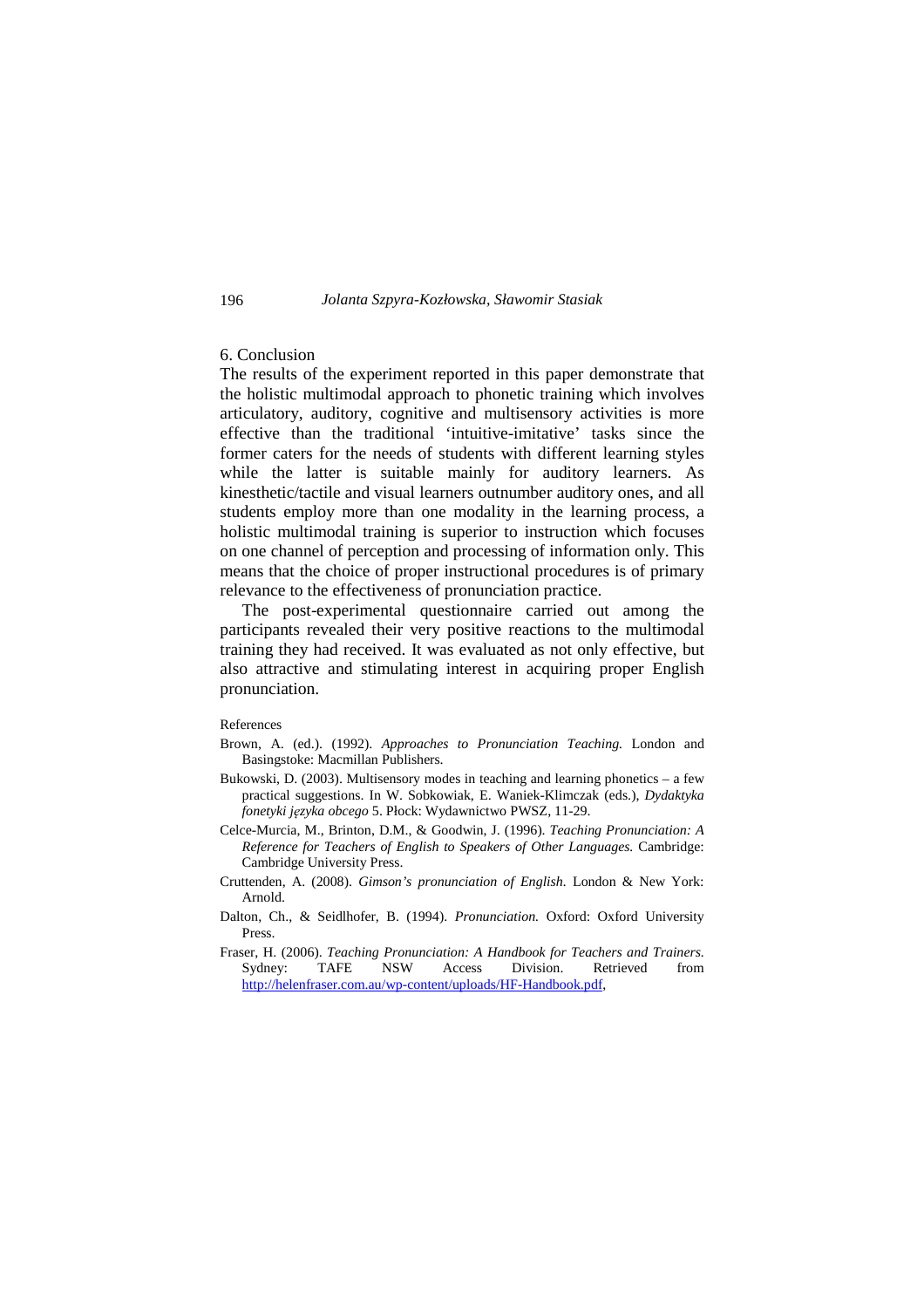- Gilbert, J. B. (2008). *Teaching Pronunciation. Using the Prosody Pyramid.*  Cambridge: Cambridge University Press.
- Hewings, M. (2004). *Pronunciation Practice Activities.* Cambridge: Cambridge University Press.
- Jenner, B. (1997). The English voice. In A. Brown (ed.), *Approaches to Pronunciation Teaching.* London and Basingstoke: Macmillan Publishers, 34-46.
- Kelly, G. (2000). *How to Teach Pronunciation.* Harlow: Longman.
- Kenworthy, J. (1987). *Teaching English Pronunciation.* London: Longman.
- Mompean-Gonzales, J. A. (2003). Pedagogical tools for teaching articulatory setting. In M. Sole, D. Recasens and J. Romero (eds.), *Proceedings of the 15th International Congress of Phonetic Sciences: Barcelona 2003.* Adelaide: Casual Productions, 1603-1606.
- Morley, J. (1991). The pronunciation component in teaching English to speakers of other languages. *TESOL Quarterly* 25(3). 481-519.
- Moyer, A. (2013). *The Phenomenon of Non-native Speech.* Cambridge: Cambridge University Press.
- Pennington, M. (1987). *Phonology in English Language Teaching. An International Approach.* London: Longman.
- Rogerson-Revell, P. (2011). *English Phonology and Pronunciation Teaching.* London & New York: Continuum.
- Sankey, M., Birch, D., & Gardiner, M. (2010). Engaging students through multimodal learning environments: The journey continues. Retrieved from www.ascilite.org.au/conferences/sydney10/procs/sankey-full.pdf.
- Sobkowiak, W. (1996). *English Phonetics for Poles.* Poznań: Bene Nati.
- Szpyra-Kozłowska, J. (2002). In defence of 'practical' phonology. In E. Waniek-Klimczak and J. Melia (eds.), *Accents and Speech in Teaching English Phonetics and Phonology.* Frankfurt: Peter Lang, 125-137.
- Szpyra-Kozłowska, J. (2008). English pronunciation pedagogy in Poland achievements, failures and future perspectives. In E. Waniek-Klimczak (ed.), *Issues in Accents of English*. Newcastle: Cambridge Scholars Publishing, 212- 234.
- Szpyra-Kozłowska, J. (2015). *Pronunciation in EFL Instruction: A Research-Based Approach.* Bristol, Buffalo, Toronto: Multilingual Matters.
- Święciński, R. (2004). Articulatory setting in Polish and its implications for teaching English pronunciation to Poles. *Zeszyty Naukowe PWSZ w Koninie* 1/2004(4), 141-150.
- Wrembel, M. (2002). Miejsce fonetyki języka angielskiego w szkole implikacje dla kształcenia nauczycieli. In W. Sobkowiak, E. Waniek-Klimczak (eds), *Dydaktyka fonetyki języka obcego.* Płock: Wydawnictwo PWSZ w Płocku, 29-40.